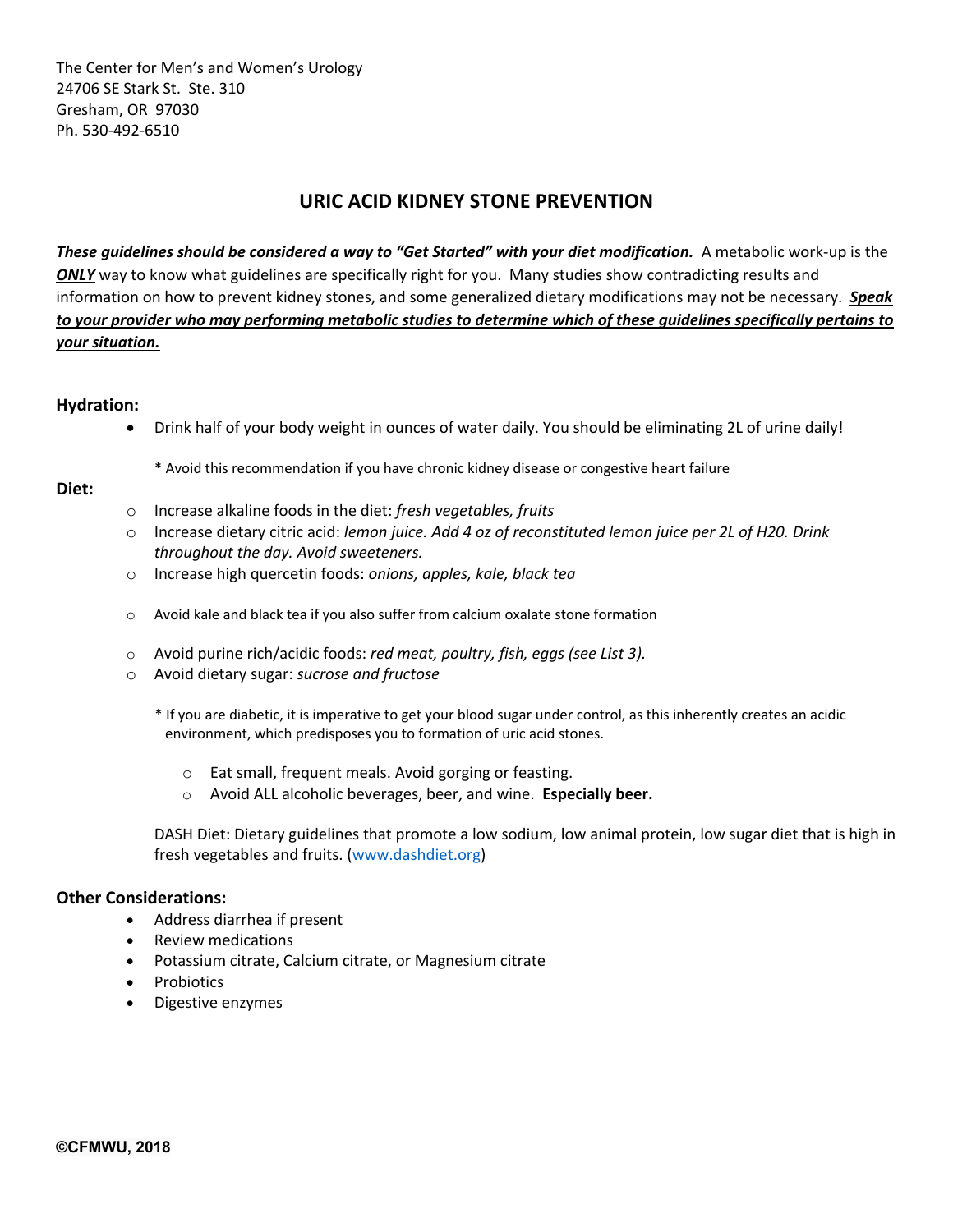The Center for Men's and Women's Urology 24076 SE Stark St. Ste. 310 Gresham, OR 97030 Ph. 503-492-6510

## **List I**

# **Foods with Negligible Purine Content:** Nonfat milk, buttermilk, coffee, tea, Postum, fruit juices, Cocoa, Carbonated drinks, Carnation instant breakfast, Cottage cheese, breads, Cereals (except those in List 2), Vegetables (except those in List 2), fruits of all kinds, Gelatin or Jell-O, Angel food cake, hard candies, sherbet, sugar, honey, salt, herbs and spices, jams and jellies.

#### **Foods with low Purine content but MUST BE LIMITED due to fat content:**

 Cream, half and half, whole milk, bladder, chocolate, cocoa made with whole milk, regular cheese, eggs, peanut butter, regular cakes, ice cream, other high fat desserts, nuts, oils, and salad dressings, chocolate candy or the rich candy, potato chips and other chips, fried foods, waffles, pancakes and other rich and hot breads.

#### **List 2**

## **Foods with moderate Purine content:**

| Total of 5 oz. Cooked          | Lean meat (other than those in List 3), fish (other than those in List 3),<br>poultry (other than those in List 3), seafood (other than those in List 3).                    |
|--------------------------------|------------------------------------------------------------------------------------------------------------------------------------------------------------------------------|
| Foods to be used occasionally: | Peas, spinach, asparagus, mushrooms, and dried beans and peas, lentils,<br>oatmeal, wheat germ, bran, homemade soups containing meats (unless taken<br>from meat allowance). |

#### **Additional information about meat choices:**

Choose fish and poultry, particularly without skin. Select lean, well-trimmed cuts of meat. Avoid all fatty meats, bacon, and sausage, fried meats and fried fish or poultry, luncheon meats, cold cuts, hot dogs, meats canned or frozen in gravy, spareribs, and frozen and packaged prepared meats.

## **LIST 3**

**Foods with high Purine content:** Anchovies, Liver, kidneys, sardines, sweetbreads, heart, herring, mackerel, **(Foods to Avoid)** scallops, wild game, goose, tongue, meat broths, meat extracts, meat drippings mincemeat, gravy, commercial soups made with any of the foods in List 2 or 3, Yeast.

**©CFMWU, 2018**